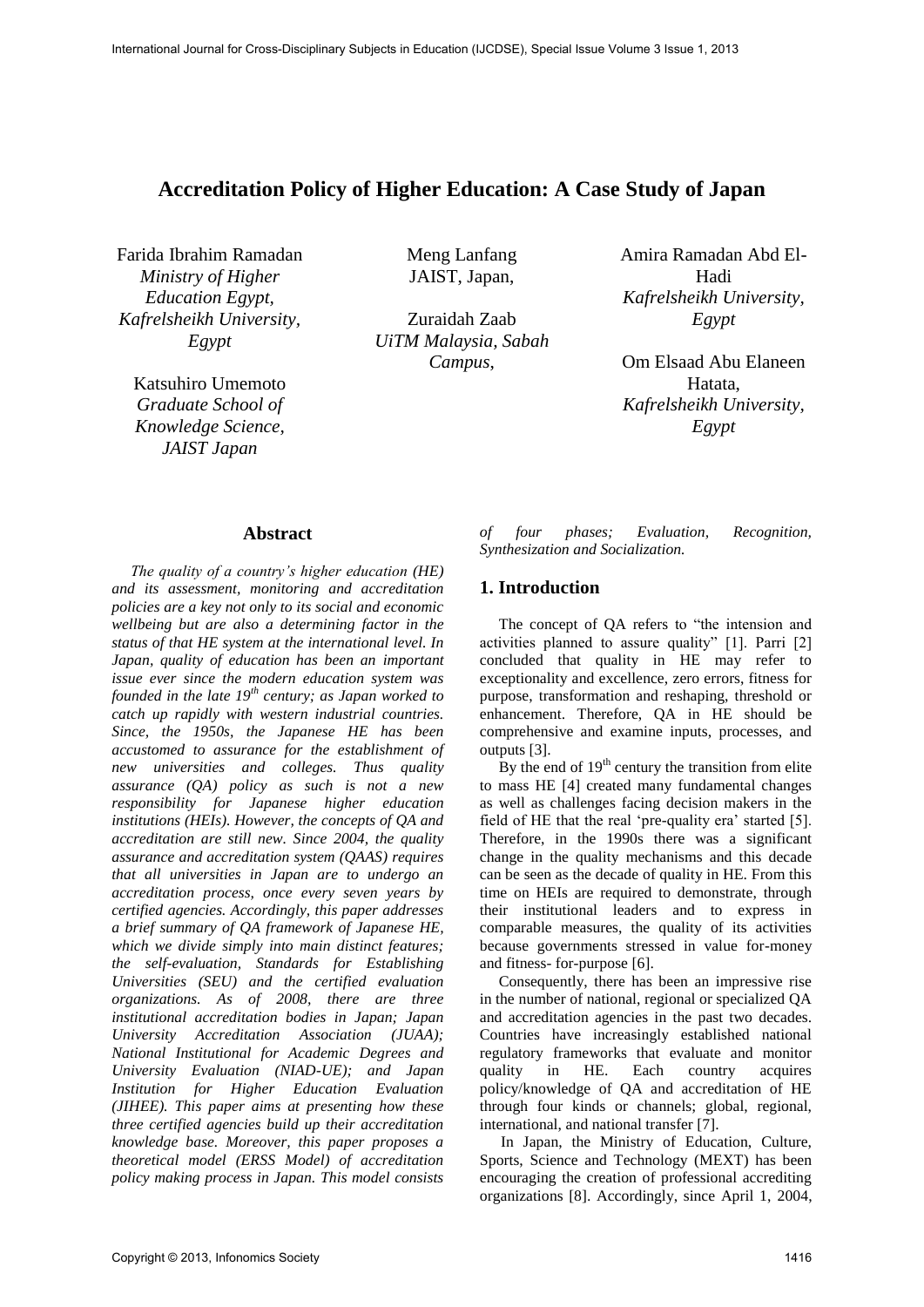in order to improve the quality of and raise the standards for education and research, all universities and colleges, junior colleges, and other institutions of HE have been required to undergo comprehensive evaluations every 7 years conducted by the evaluation bodies (certified evaluation agencies) accredited by the Minister of Education with regard to the state of education and research, organizational management, facilities and equipment of evaluated institutions [9].

# **2. Backgrounds**

### **2.1. Japanese HE system**

The HE system in Japan consists of universities, junior colleges and colleges of technology. In addition, specialized training colleges offering postsecondary courses are regarded as one type of HE institution [10]. Japan has three kinds of universities; national, public and private universities.

Around three quarters of HEIs are privately owned and operated. However, the public universities have two thirds of graduate students who largely major in science and engineering [11]. Since 2004, an independent corporation status was given to all national universities (NUCs). As a result, all national universities have been organized as corporation aims to improve their independence and autonomy in order to revitalize education and research activities.

### **2.2. QA framework in Japan**

Since 1956, QA of Japanese HE was based mainly on ministerial control over the establishment of new HEIs. This system was called an "ex-ante evaluation" based on the Establishment of Universities" (SEU) set by the government. The SEU as a ministerial ordinance stipulates that it shall contain the minimum standards in order to establish a university. The structure of SEU is divided into four regulations;

- Regulations concerning the basic framework such as qualifications for<br>admission, duration of study, and admission, duration of study, and organizations;
- Regulations stipulating the minimum standards for human and material resources such as faculty, facilities and equipment;
- Regulations stipulating the norm for educational activities in university;
- Regulations for taking courses and requirements for graduation.

 By the beginning of the 1990s, Japanese universities have been in the process of significant reform, often called *the third wave* in the history of

Japanese HE. This reform required to conduct selfmonitoring and self-evaluation. In 2002, a new system called "Certified Evaluation System" was launched, requiring all national, public and private universities, junior colleges and colleges of technology to undergo periodic evaluation, every seven years, by an evaluation agency certified by MEXT [12].

For Japanese HEIs to be more autonomous and independent, they must have an Internal Quality Assurance System (IQAS) directed towards reform and improvement through self-study (figure 1 shows the relationship between self-study and certified evaluation process). They must engage in active QA based on self-study results rather than simply yield to accreditation from the national government or a third-party.



Figure 1. The relationship between self-study and certified evaluation system [13]

The HEI itself is most responsible for IQAS that ensures its future and secures social trust. Self-study verifies whether performance meets targeted goals; what the problems are if goals have not been achieved; finding the root of the problem and taking positive action for solutions. It is essential to clarify goals, make diligent plans and efforts to realize these goals, and steadily improve quality based on appropriate feedback from checks/evaluations and reform. For the IQAS to function effectively, the Plan-Do-Check-Act (PDCA) cycle should continue to rotate effectively at universities (figure 2). Each time this cycle is implemented, it leads to improvement and reform, forming an upward spiral. Each of our cases built its own standard scheme to evaluate whether the IQAS of each HEI is effectively functioning.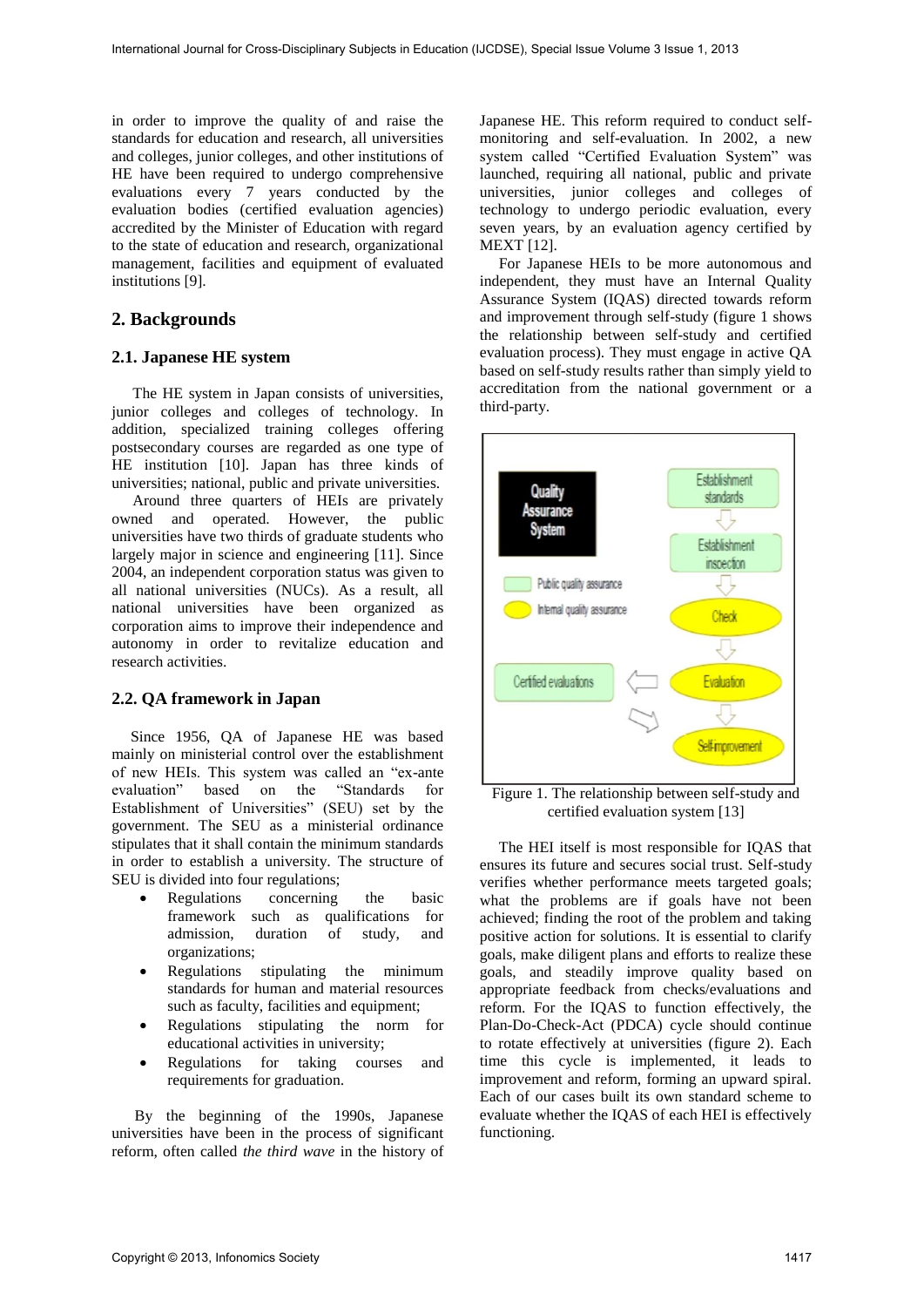

Figure 2. The PDCA cycle [13]

## **2.3. Certified evaluation and accreditation agencies**

As of 2008, there are three institutional accreditation bodies in Japan; Japan University Accreditation Association (JUAA); National Institutional for Academic Degrees and University Evaluation; and Japan Institution for Higher Education Evaluation (JIHEE). In our discussion section of this paper, we develop a theoretical model of accreditation policy making process in Japan. The next section elucidates a background of these three distinctive entities for accreditation in Japan

### *The Japan University Accreditation Association (JUAA);*

JUAA is an independent organization established in 1947 under the sponsorship of 46 national, local public and private universities as Japan's first HE accreditation organization that based on the model of United States accreditation agencies [14]. Officially, in 2004, JUAA received the status as a certified evaluation agency for universities, and in 2006 for junior colleges and law schools*.*

JUAA is a membership-based organization, consisting of four-year national, local public and private university members. Its membership is divided into two categories; full membership, those are universities that have obtained their accreditation status through evaluation by the JUAA's standing Accreditation Committee, and associate membership. They are the members who supported the establishment of JUAA, its project and activities. This second kind of membership can be obtained without evaluation.

### *The National Institution for Academic Degrees and University Evaluation (NIAD-UE);*

In 1991, the University Council made its recommendation that the system of self-review and self-evaluation of activities at each university and college should be introduced for the purpose of improving university education and research. As a result, MEXT started external or third-party review system by the establishing NIAD-UE.

 NIAD-UE is an independent evaluation and accreditation organization certified by the Minister of MEXT as evaluation agency in Japan that plays a leading role in development of third-party evaluation of universities, junior colleges, colleges of technology and professional graduate schools. NIAD-UE established two optional evaluation kinds; "the conditions of research" and "education offered to those other than full-time student" and also conducts evaluations at the request of higher education institutions [15].

### *Japan Institution for Higher Education Evaluation (JIHEE);*

Since July 2005, the JIHEE was authorized by the MEXT as one of the certified evaluation and accreditation organizations. JIHEE evaluates the situation in which educational and research activities are conducted at private universities and assisted in their self-initiated endeavors to enhance and improve the quality of Japanese HE.

# **3. Methodology**

The analyzed materials have various forms such as; governmental official documents, press releases, and interviews' collected data. Our strategy in this paper is an in-depth qualitative case study approach. By using a case study approach, we focus on both the QA and accreditation policy for Japanese HE system, also on the context in which this policy is exists and transferred. The authors used the Qualitative Data Analysis Software (MAXQDA) as a tool in analyzing the collected data.

The procedures for the data collection and analysis process are interwoven within an iterative cycle consisting of interview-analyze-refineinterview. The total number of interviewees is 13. Three of them are academics at excellence centers in Japanese HEIs. Two are JUAA's experts. Four are from NIAD-UE. Two are MEXT's experts, and the rest are JIHEE's experts.

The interviews were semi-structured. The questions were asked about how Japanese Certified Organizations; JUAA, NIAD-UE and JIHEE make their own policy of accreditation.

Hence, our paper focuses on two main questions:

- 1- How do certified evaluation and accreditation agencies formulate their accreditation knowledge base?
- 2- What are the main stages of accreditation policy making of certified evaluation agencies in Japan?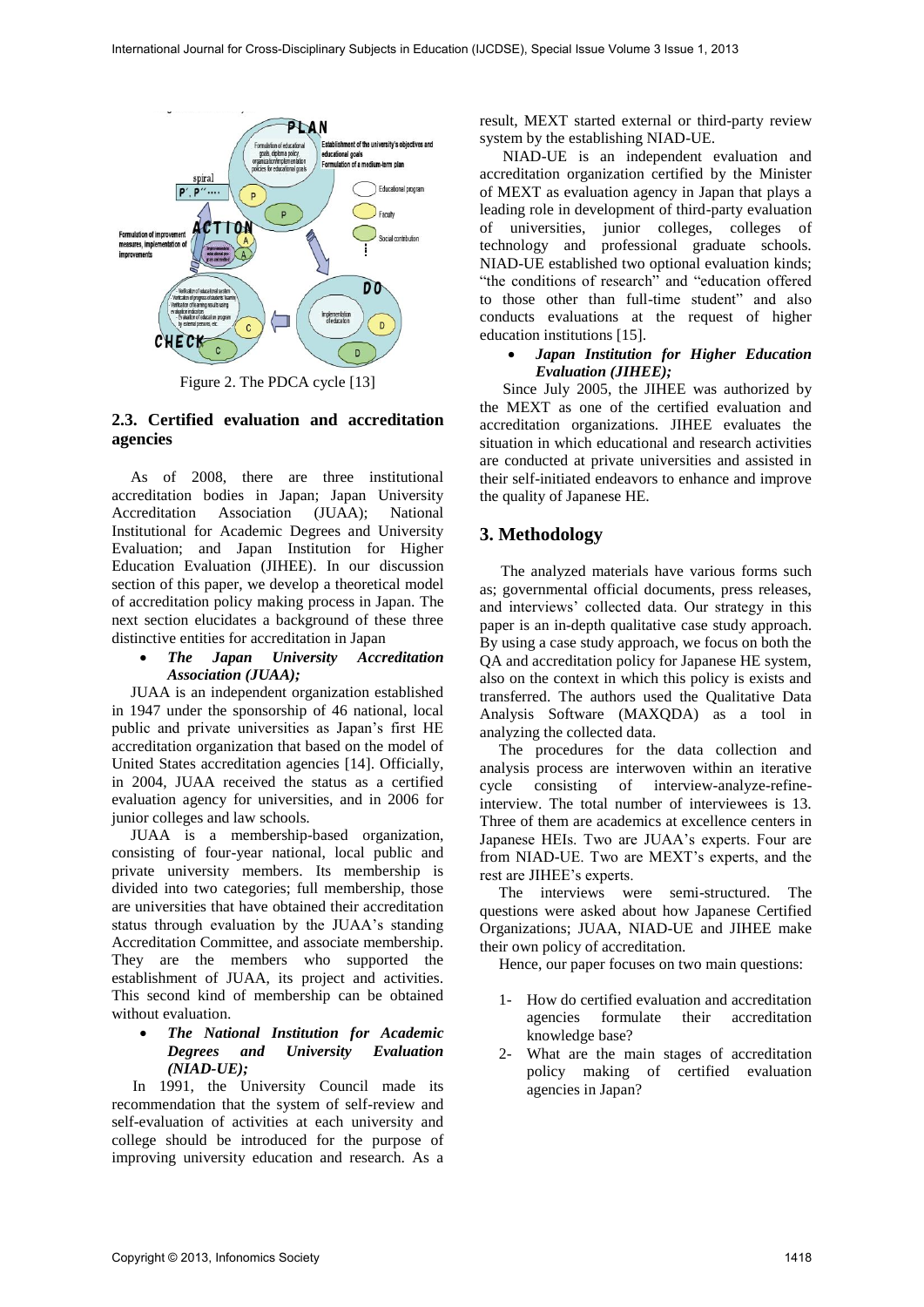## **4. Case analysis and discussion**

Based on our collected data and discussion with interviewees, we propose a theoretical model (ERSS Model) of the accreditation policy making process of the three agencies; JUAA, NIAD-UE and JIHEE. This model is similar to SECI model in shape, but distinguished itself into four distinctive phases (figure 3). The distinctive phases are; Evaluation, Recognition, Synthesization and Socialization. These four phases are occurring in a cyclical in two different acquisitions, sharing and transferring QA and accreditation knowledge trends; from regional and global knowledge trend (R/GK) to national knowledge (NK) and the opposite trend. These two trends also are in a spiral movement based on which distinctive phase it exist in.

The next part of this paper analysis these phases in details according to our supposed ERSS model and its two mutual trends.

## **4.1. Evaluation phase**

In the evaluation phase, each agency depends on many different sources of QA and accreditation knowledge to review and evaluate its current policy according to the regional and global knowledge and trends in QA and accreditation policy. These sources form the agency knowledge base, such as;



Figure 3. The ERSS model

*Cultural knowledge*; the cultural knowledge consists of basic knowledge around HE customers in Japan, realities about HE institutions, MEXT's policy for the future of HE and feedbacks knowledge from former cycles of accreditation process. In an

interview with Professor Suzuki, a JUAA's expert, confirmed that;

*JUAA formulates accreditation policy depended on MEXT's future view for Japanese HE.*

The cultural knowledge contains not only Japanese HE knowledge, but also knowledge related to foreign systems of HE. In each accrediting agency there is a Research Department, the main role of the academics of this department is conducting advanced research about HE and QAS of other countries.

*Expert's knowledge*; the three agencies acquire new and different knowledge through joining workshops, seminars, meetings or conferences in foreign countries and inviting foreign experts to their agencies. For example, in June, 2010, NIAD-UE organized an open seminar titled "Aiming to Promote High Quality International Collaboration: the Japan-Europe QA Seminar". Members from nvao and Netherlands Organization for International Cooperation in Higher Education (Nuffic) participated in this seminar under the support of MEXT.

*Experts tacit knowledge;* benchmarking knowledge of experts who conduct sites visits is considered a main resource for building each agency's knowledge base.

*Network knowledge*; the three agencies acquire different foreign QA and accreditation knowledge through their membership or joining globalised networks such as:

- International Network for Quality Assurance Agencies in Higher Education (INQAAHE);
- Asia-Pacific Quality Network (APQN);
- Quality Assurance Agency for Higher Education (QAA).

In an interview with one of the NIAD-UE experts, he stated that;

*I am one of NIAD-UE experts who always join INQAAHE. Through its annually conferences, symposiums, workshops and even during having meals, my discussion with experts worldwide gives me very deep understanding about many topics related to how would national system of accreditation works in the context of global HE world*.

In another interview with one of the JIHEE experts he confirmed that;

*We here are experts of JIHEE, a just new accrediting agency, seek developing it as fast as we can. One of our recent aims is to join these regional and global networks specializing in QA and accreditation culture of HE that will enable us to do so.* 

# *Communities of Practice (CoP) knowledge***;**

 A mutual knowledge is acquired through making a memorandum of understanding between most of Japanese accrediting agencies and other foreign agencies. For example, the memorandum of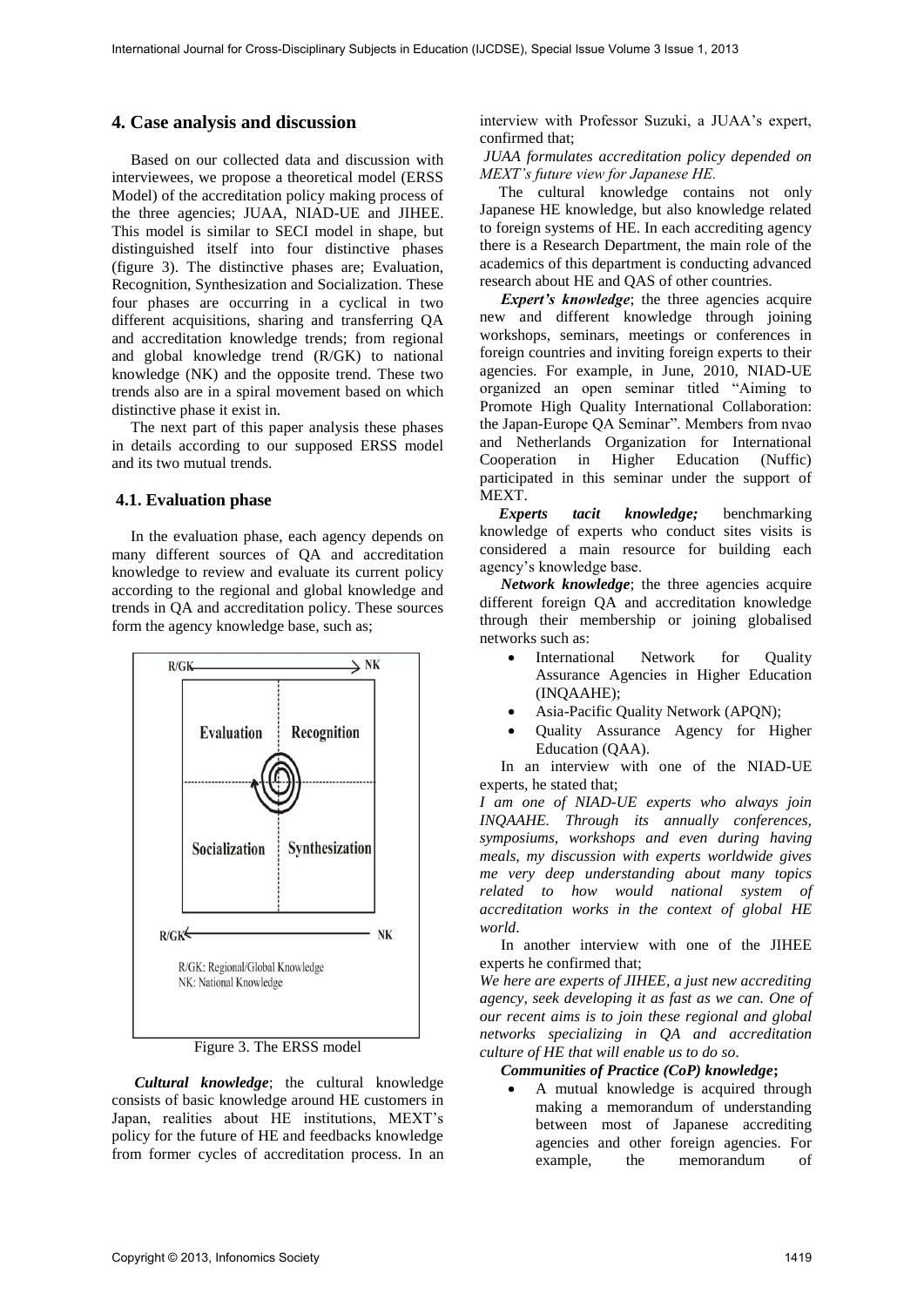understanding which was made between Accreditation Organization of the Netherlands and Flanders (nvao) and NIAD-UE.

- Cooperation among Japan, China and Korea QA organizations, in March 2010.
- Cooperation with Hong Kong Council for Accreditation of Academic and Vocational Qualifications (HKCAAVQ).
- The three agencies demonstrated that they have a kind of mutual meeting with each other and with MEXT regarding accreditation policy.

*IQAS knowledge*; each agency seeks acquiring knowledge covering the QAS in each HEI which named IQAS. This system simply shows how each institution build up its goals and plans, do these plans, chick their realization that finally realize accreditation standards.

In general, for each case, the self-study reports, which each HEI conducts in the beginning of its accreditation process, provide a foundation for peer or external-review (evaluation team). In addition to self-assessment feedback knowledge is really important not only for the certified evaluation organization but also for the HEI itself.

*Agency's package, website and surveys***;** accrediting agencies depend on their knowledge package and website in sharing their knowledge with other agencies and their members. Moreover, agencies conduct surveys which aim at having a whole vision about HEIs and what difficulties facing these institutions to have the accreditation certificates.

In an interview with one of the NIAD-UE experts he stated about surveys,

*After its first-cycle of certified accreditation, NIAD-UE conducted multi-choice, five-levels, written questionnaires at HEIs (universities and junior colleges) subjected to institutional certified evaluation and accreditation from 2005-2008*.

Also, in an interview with one of JIHEE experts, he stated that;

*In the beginning of establishing our JIHEE organization, actually the Private Universities Corporations (PUCs) request this establishment because the unique nature of private universities (PUs) in Japan. In our beginning we conducted surveys for all intended members. These surveys and interviews aimed at having a whole vision about what these corporations and their institutions seek for in the QA way. Moreover, these surveys made us able to have our first edition of our standards*.

*Round table discussion with members*; in a case of a membership structure organization such as JUAA and JIHEE, members have a role in providing the accrediting agency by their opinion.

In an interview with one of the JUAA's experts he confirmed that;

*Of sure, the members pay fees for this membership. That is clearly means that they should have a role in making our working policy/ standards. But what really happens that, after we conduct both of the evaluation and recognition process for our standard/s, we invite the members to a discussion, a round table discussion. As a result, they agree for it because they feel that they did a role in making such a policy. We here in JUAA consider our membership structure is a unique structure, because we started as a first Japanese independent agency by this membership structure*.

*Regional/Global projects knowledge such as OECD's Assessment of Higher Education Learning Outcomes (AHELO);*

The majorities of the interviewees confirmed that the recently policy of MEXT seeks develop internationalization of Japanese HES through engaging in both regional and global projects. As a part of this engagement, QA and accreditation policy is transferred among the participating countries. Our three cases believe that the participating of these kind of global projects save both money and effort for them to have great new knowledge. In an interview with one of the NIAD-UE experts she stated that;

*The recent policy of MEXT is to enforce its internationalization policy through the Asia-Pacific region. It is easy to notice that even in its homepage site.* 

The previous present of NIAD-UE, Shinichi Hirano, was one of the Japan-China-Korea committee members for Promoting and Exchange and Cooperation among universities, this meeting had been held several times since 2009. This meeting aimed at quality-assured exchanges.

 Moreover, NIAD-UE as one of our cases will join AHELO project. The OECD is carrying out a feasibility study to see if it is practically and scientifically feasible to assess what student in He know and can do upon graduation. So, AHELO assessment aims to be direct evaluation of student performance at the global level and valid across diverse cultures, languages and different types of institutions. In an interview with one of NIAD-UE's experts he states that;

*The recent interesting topic in accreditation criteria is the student learning outcomes. I think we will gain more and more and understand how the world thinks about it, and how are different countries think about its realization through our joining to this great project.*

*HEIs evaluation knowledge;* since adapting the NUCs for national universities, the National University Corporation Evaluation Committee (NUCEC), under the MEXT, is responsible for performance-based evaluation of 86 NUCs and 4 inter-university research institute corporations in respect of their attainment of their 6-year mid-term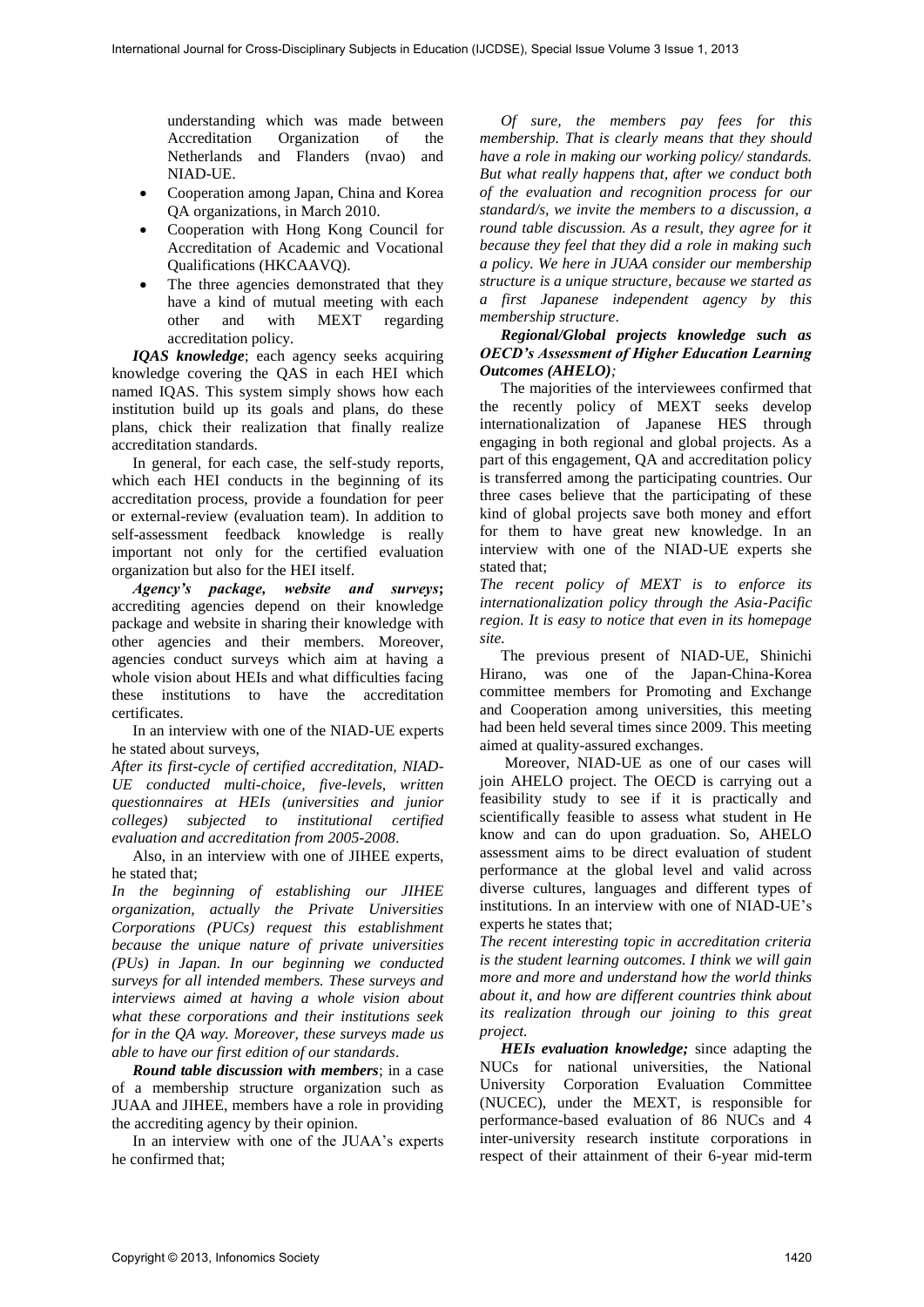plans and annual plans for education, research and management. At the same time, the NIAD-UE is appointed to undertake evaluation on the attainment of mid-term objectives and the present conditions in terms of education and research [16]. These kinds of knowledge related to the evaluation of HEIs internal conditions are considered main inputs and vital source for each accrediting agency knowledge base.

*Agency's recognition feedback*; each accrediting agency strives to develop its own distinctive evaluation and accreditation system through the recognition process. The result of this process is considered another feedback for accreditation knowledge base. Interviewees were eager to discuss student learning outcomes and how their agencies try to adopt more new categories of standards related to this branch. Also, how the accreditation process could embrace measures of student learning as indicators of Japanese quality of HE. The next phase shows how this process happens in our cases.



| CoPK: Communities of Practice knowledge           |
|---------------------------------------------------|
| <b>IQAK: Internal Quality Assurance Knowledge</b> |
| AHELO: Assessment of Higher Education Learning    |
| Outcomes project                                  |

Figure 4. Accreditation knowledge base in Japan

According to these sources of QA and accreditation knowledge that shown above and are introduced in figure 4 (by using the visual tools of MAXQDA program) as knowledge base of each of our cases. JUAA, NIAD-UE, and JIHEE use this QA and accreditation knowledge base in conducting review for its recent policy and evaluate it.

According to this review and evaluation phase, each agency decides which side of defect exists in its recent evaluated policy. Then, the recognition phase supposes what solutions are suitable for this defect, as it will be shown in the next part.

### **4.2. Recognition phase**

In the American culture of the recognition process, both the federal government, through the United States Department of Education, and the Council for Higher Education Accreditation (CHEA) recognize accrediting organizations. Federal, as distinct from CHEA, recognition aims to assure that the standards of accrediting organizations meet expectations for institutional and program participation in federal initiatives, such as student aid. The recognition process in the federal government and CHEA is conducted for considering the eligibility status of new and continuing accrediting organizations.

In this paper, we mean by recognition phase the change of recognized scope of accreditation policy of continuing accrediting organization. Based on our interview results we recognized that each accrediting agency, after conducting its own review and evaluation, appoints a recognition committee.

Each agency supply its recognition committee by its own accreditation knowledge base and its evaluation phase result. Moreover, each committee members acquire more knowledge through their round-table brainstorming discussion with others from different agencies and with members of National Institute for Educational Policy Research (NIER). NIER provides MEXT with needed data to plan and design educational policy.

As a result, the recognition committee presents a report of the new modification of standard/s to the agency's Board of Directors.

#### **4.3. Synthesization phase**

In this phase, after recognition committee of each agency finished its work and submits its result to the Board of Directors of each agency. Each agency reformulates its new policy as standers for accreditation, which will be followed by any HEI wishes to be accredited. Therefore, we can conclude that after evaluation and recognition processes the Synthesization process is happens under the nationalization trends. Or we can say that the proposed new policy should serve Japanese domestic HE system and simultaneously push it towards a competitive globalised case. This is simply happens during the accreditation process itself. At the same time, the new formulated policy/standards is/are ready to be shared with other specialized QA experts, agencies and networks under the trend of transferring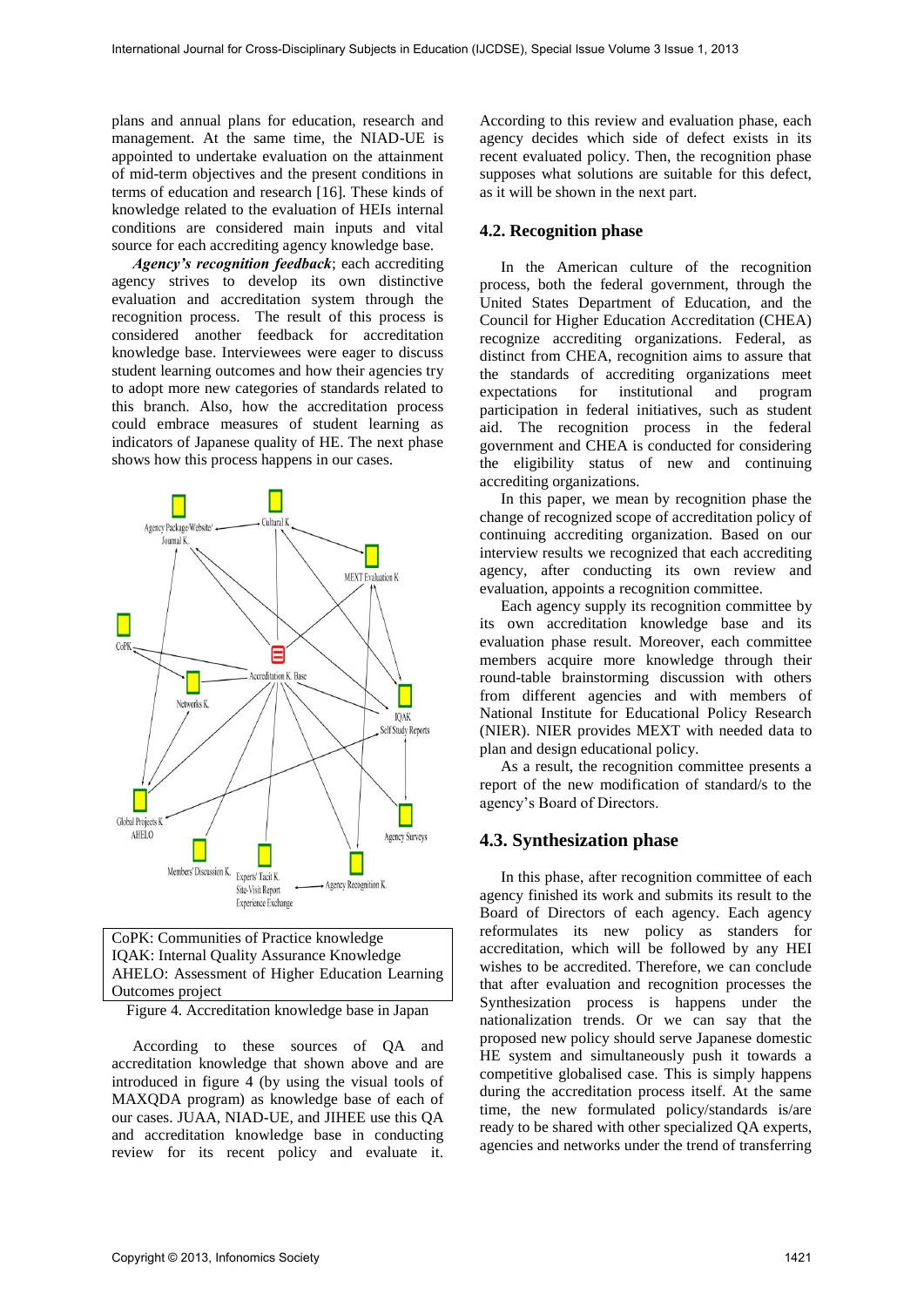the national knowledge to regional/global knowledge.

#### **4.4. Socialization phase**

The Socialization phase is the last phase of our proposed theoretical model. We suggest that the new policy/standards is/are tested through the accreditation process itself, which accesses mainly in HEIs. The final feedback knowledge of this stage, accreditation process, is considered as new inputs for a new cycle of accreditation policy making process which begin with evaluation of the current policy according to the regional/global trend of QA and accreditation policy.

The socialization phase consists of two main parts. First, the accreditation process which happens in each HEI seeking accreditation. Second, the feedback of the accreditation process is considered a critical input for future recognition process.

For the three cases, JUAA, NIAD-UE, JIHEE, the accreditation process is conducting at the same way. Following is the distinctive steps of the accreditation process for the three cases;

- HEI conduct self-assessment and produce a report according to the report guidelines of each agency.
- The agency process, mostly the method of the evaluation of the self-assessment reports is based on document analysis and site visit. Document analysis examines the submitted self-assessment report in according to each agency evaluation manual. The site visit is the stage to interview staff/student and inspect university's faculties, based on the guidelines for site visit, in order to scrutinize in greater depth and verify issues which could not be determined during the document analysis. So, the agency process is summarized in the self-assessment reports analysis, and the site visits for HEIs.
- The judgments; each agency judges whether the university as a whole meets each standard or not and gives its reasons for its judgment. When any one of the standards is not being met, the university is judged as unsatisfactory. These result for the three cases are made public.
- Universities may apply for the next evaluation and accreditation process after an interval of at least five academic years. In a case of universities that judged failing the standards. The agency conducts a supplementary review. Universities may apply for this supplementary review within two years of the evaluation year.

### **5. Conclusion**

The main conclusion of our paper is the development of our theoretical model of Japanese

accreditation policy making process. The ERSS Model consists of four main phases; Evaluation, Recognition, Synthesization and Socialization. These four phases work in a cyclical form begins with Evaluation, through Recognition and Synthesization and ends by Socialization. This cycle works within two QA and accreditation policy transfer trends; from regional/global knowledge to national knowledge and from national knowledge to regional/global knowledge.

# **6. Acknowledgements**

We would like to thank the anonymous reviewers of this paper. The first author is highly grateful to the Egyptian Government (Ministry of Higher Education (sponsor) for providing financial support.

### **7. References**

[1] M. Segers, and F. Dochy, "Quality Assurance in Higher Education: Theoretical Considerations and Empirical Evidence", *Studies in Educational Evaluation*, 22-2, Elsevier, 1996, p. 119.

[2] J. Parri, "Quality in Higher Education", *VADYBA Management,* 2-11, 2006, pp. 107-111.

[3] M. Frazer, "Quality Assurance in Higher Education", in A. Craft, (eds.) *Quality Assurance in Higher Education, Proceedings of an International Conference*, Routledge, London, 1992.

[4] M. Trow, "Problems in the Transition from Elite to Mass Higher Education". In OECD, *Policies for Higher* Education, *the General Report on the Conference on Future Structure of Post-Secondary Education*, OECD, Paris, 1974.

[5] P. Ewell, "The Quality Game: External Review and Institutional Reaction over Three Decades in the United States". In Westerheijden, D. et al. (Eds.), *Quality Assurance in Higher Education, Trends in Regulation, Translation and Transformation*, Springer, Dortrecht, 2007.

[6] A. Bernhard, *Quality Assurance in an International Higher Education Area: A Case Study Approach and Comparative Analysis,* VS Verlag, Wissenschaft, 2012.

[7] F. I. Ramadan, et.al, "Quality Assurance of Egyptian Higher Education: A Policy Transfer Perspective", *Literacy Information and Computer Education Journal*, 2- 1, 2011, pp. 338-349.

[8] R. Mori, Accreditation Systems in Japan and United States: A Comparative Perspective on Governmental Involvement. In S. P. O'Brien (ed.), *Accreditation: Assuring and Enhancing Quality*, Jossey-Bass, San Francisco, 2009.

[9] MEXT, Article 109-2 of the School Education Law.